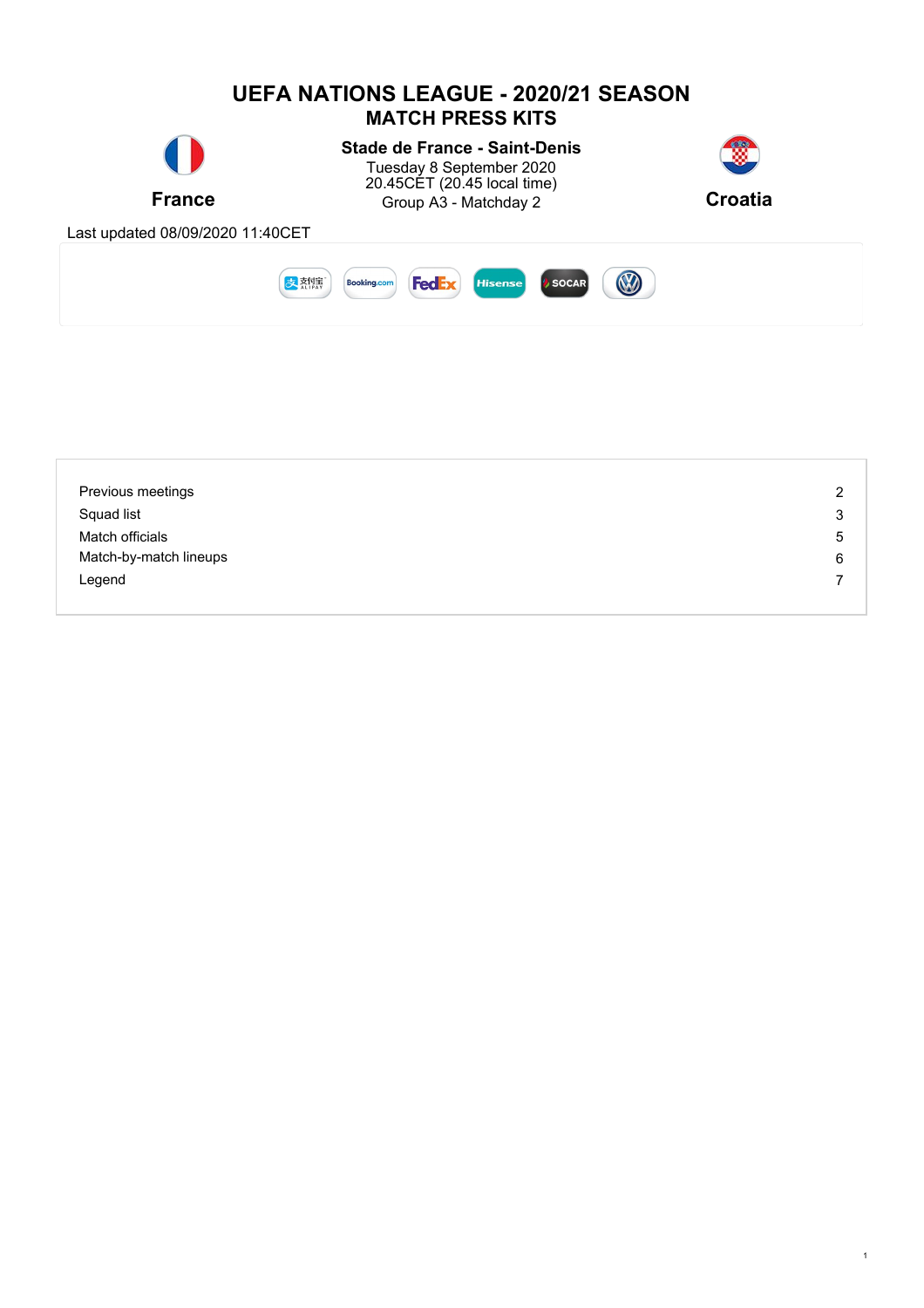# **Previous meetings**

## **Head to Head**

## **FIFA World Cup**

| <b>Date</b> | <b>Stage</b><br>reached | <b>Match</b>     | <b>Result</b> | Venue         | <b>Goalscorers</b>                                                                             |
|-------------|-------------------------|------------------|---------------|---------------|------------------------------------------------------------------------------------------------|
| 15/07/2018  |                         | France - Croatia | $4 - 2$       | <b>Moscow</b> | Mandžukić 18 (og),<br>Griezmann 38 (P),<br>Pogba 59, Mbappé<br>65; Perišić 28,<br>Mandžukić 69 |

## **UEFA EURO 2004**

| <b>Date</b> | <b>Stage</b><br>reached | <b>Match</b>     | <b>Result</b> | Venue  | <b>Goalscorers</b>                                        |
|-------------|-------------------------|------------------|---------------|--------|-----------------------------------------------------------|
| 17/06/2004  | GS-FT                   | Croatia - France | $2 - 2$       | Leiria | Rapaić 48 (P), Pršo<br>52; Tudor 22 (og),<br>Trezeguet 64 |

## **FIFA World Cup**

| <b>Date</b> | <b>Stage</b><br>reached | <b>Match</b>     | <b>Result</b> | Venue | <b>Goalscorers</b>         |
|-------------|-------------------------|------------------|---------------|-------|----------------------------|
| 08/07/1998  | SE                      | France - Croatia | ∠-            | Paris | Thuram 47, 70; Šuker<br>46 |

|              |      | <b>Final</b><br>Qualifying<br>tournament |  | <b>Total</b>                                  |  |  |
|--------------|------|------------------------------------------|--|-----------------------------------------------|--|--|
|              | Home | Away                                     |  |                                               |  |  |
|              |      |                                          |  | Pid W D L Pid W D L Pid W D L Pid W D L GF GA |  |  |
| <b>Total</b> |      |                                          |  |                                               |  |  |
| France       |      |                                          |  |                                               |  |  |
| Croatia      |      |                                          |  |                                               |  |  |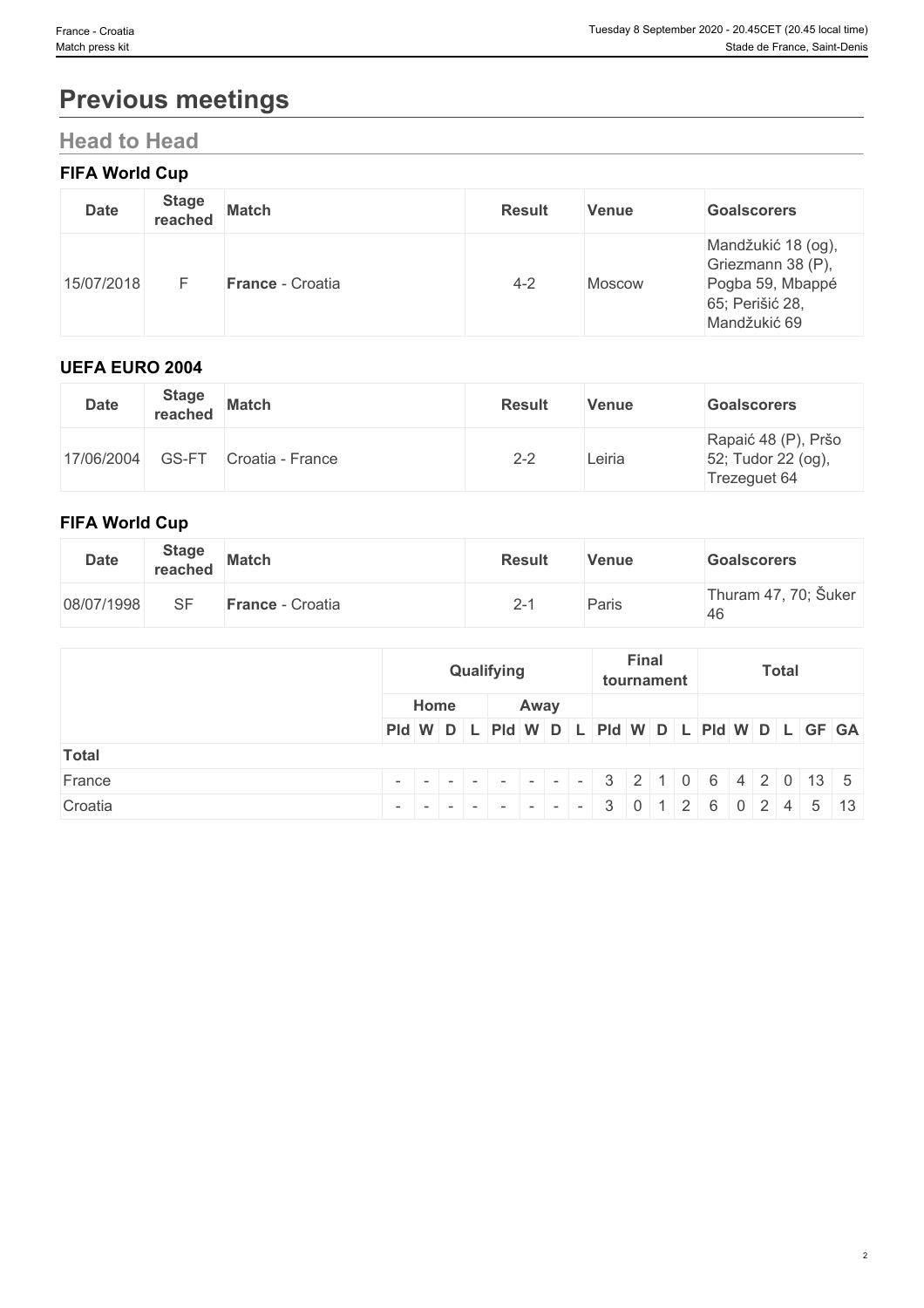# **Squad list**

### **France France** *France*

|                      |                         |     |                |                          | League phase   |                |  |
|----------------------|-------------------------|-----|----------------|--------------------------|----------------|----------------|--|
| No. Player           | <b>DoB</b>              | Age | Club           | D                        |                | Pld Gls        |  |
| <b>Goalkeepers</b>   |                         |     |                |                          |                |                |  |
| 1 Hugo Lloris        | 26/12/1986              | 33  | Tottenham      |                          | 1              | $\mathsf{O}$   |  |
| 16 Benoît Costil     | 03/07/1987              | 33  | Bordeaux       |                          | $\overline{0}$ | $\overline{0}$ |  |
| 23 Mike Maignan      | 03/07/1995 25           |     | LOSC           | $\overline{\phantom{a}}$ |                | $0 \mid 0$     |  |
| <b>Defenders</b>     |                         |     |                |                          |                |                |  |
| 2 Léo Dubois         | 14/09/1994 25           |     | Lyon           |                          | 1              | $\overline{0}$ |  |
| 3 Presnel Kimpembe   | 13/08/1995 25           |     | Paris          | $\overline{\phantom{a}}$ | 1              | $\mathsf 0$    |  |
| 4 Raphaël Varane     | 25/04/1993 27           |     | Real<br>Madrid |                          | $\mathbf{1}$   | $\overline{0}$ |  |
| 5 Clément Lenglet    | 17/06/1995 25           |     | Barcelona      |                          | 0              | $\mathsf 0$    |  |
| 12 Lucas Digne       | 20/07/1993 27           |     | Everton        | $\overline{\phantom{a}}$ | $\mathbf{1}$   | $\overline{0}$ |  |
| 19 Ferland Mendy     | 08/06/1995 25           |     | Real<br>Madrid |                          | $\mathbf{1}$   | $\overline{0}$ |  |
| 20 Dayot Upamecano   | 27/10/1998 21           |     | Leipzig        | $\star$                  | 1              | $\overline{0}$ |  |
| 21 Lucas Hernández   | 14/02/1996 24           |     | Bayern         |                          | $\overline{0}$ | $\overline{0}$ |  |
| <b>Midfielders</b>   |                         |     |                |                          |                |                |  |
| 6 Eduardo Camavinga  | 10/11/2002 17           |     | Rennes         |                          | 0              | $\overline{0}$ |  |
| 8 Jonathan Ikoné     | 02/05/1998 22           |     | LOSC           |                          | $\overline{0}$ | $\overline{0}$ |  |
| 13 N'Golo Kanté      | 29/03/1991 29           |     | Chelsea        | $\overline{\phantom{a}}$ | $\mathbf{1}$   | $\overline{0}$ |  |
| 14 Adrien Rabiot     | 03/04/1995 25           |     | Juventus       | $\overline{\phantom{a}}$ | $\mathbf{1}$   | $\mathsf 0$    |  |
| 15 Steven Nzonzi     | 15/12/1988 31           |     | Rennes         |                          | $\mathbf{1}$   | $\mathsf 0$    |  |
| 17 Moussa Sissoko    | 16/08/1989 31 Tottenham |     |                | $\overline{\phantom{a}}$ | 0              | $\overline{0}$ |  |
| <b>Forwards</b>      |                         |     |                |                          |                |                |  |
| 7 Antoine Griezmann  | 21/03/1991 29           |     | Barcelona      | $\overline{\phantom{a}}$ | 1              | $\mathsf 0$    |  |
| 9 Olivier Giroud     | 30/09/1986 33           |     | Chelsea        | $\overline{\phantom{a}}$ | 1              | $\mathsf{O}$   |  |
| 10 Kylian Mbappé     | 20/12/1998 21           |     | Paris          | $\overline{\phantom{a}}$ | $\mathbf{1}$   | $\mathbf{1}$   |  |
| 11 Anthony Martial   | 05/12/1995 24           |     | Man.<br>United |                          | 1              | $\overline{0}$ |  |
| 18 Nabil Fekir       | 18/07/1993 27           |     | <b>Betis</b>   |                          | 0              | $\overline{0}$ |  |
| 22 Wissam Ben Yedder | 12/08/1990 30           |     | Monaco         | $\overline{\phantom{a}}$ | $\overline{0}$ | $\overline{0}$ |  |
| Coach                |                         |     |                |                          |                |                |  |
| Didier Deschamps     | 15/10/1968 51           |     |                | $\overline{\phantom{a}}$ |                | $1 \ 0$        |  |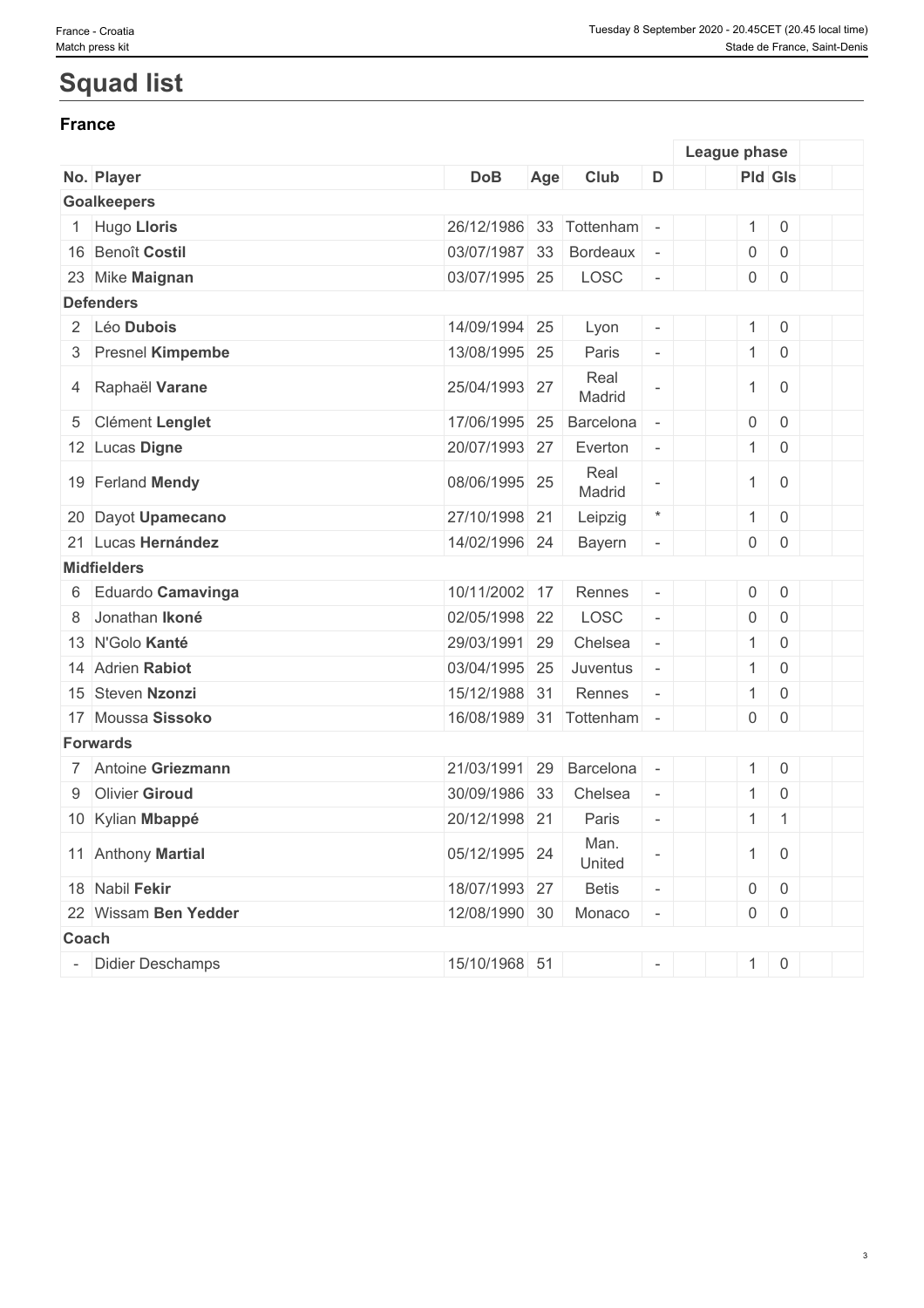#### **Croatia**

|                     |               |                          |                          | League phase   |                                           |  |
|---------------------|---------------|--------------------------|--------------------------|----------------|-------------------------------------------|--|
| No. Player          | <b>DoB</b>    | Age<br>Club              | D                        |                | <b>Pld Gls</b>                            |  |
| <b>Goalkeepers</b>  |               |                          |                          |                |                                           |  |
| 1 Dominik Livaković | 09/01/1995 25 | Dinamo<br>Zagreb         | $\sim$                   | 1              | $\overline{0}$                            |  |
| 12 Ivo Grbić        | 18/01/1996 24 | Atlético                 | $\overline{\phantom{a}}$ | $\overline{0}$ | $\begin{array}{ c c } \hline \end{array}$ |  |
| 23 Simon Sluga      | 17/03/1993 27 | Luton                    | $\overline{\phantom{a}}$ | $\overline{0}$ | $\overline{0}$                            |  |
| <b>Defenders</b>    |               |                          |                          |                |                                           |  |
| 2 Filip Uremović    | 11/02/1997 23 | Rubin                    | $\overline{\phantom{a}}$ | 0              | $\overline{0}$                            |  |
| 3 Borna Barišić     | 10/11/1992 27 | Rangers                  | $\star$                  | 1              | $\overline{0}$                            |  |
| 5 Duje Caleta-Car   | 17/09/1996 23 | Marseille                | $\overline{\phantom{a}}$ | $\overline{0}$ | $\overline{0}$                            |  |
| 6 Dejan Lovren      | 05/07/1989 31 | Zenit                    | $\overline{\phantom{a}}$ | 1              | $\overline{0}$                            |  |
| 14 Mile Škorić      | 19/06/1991 29 | Osijek                   | $\overline{\phantom{a}}$ | $\overline{0}$ | $\overline{0}$                            |  |
| 16 Tin Jedvaj       | 28/11/1995 24 | Leverkusen               | $\star$                  | 1              | $\overline{0}$                            |  |
| 21 Domagoj Vida     | 29/04/1989 31 | Beşiktaş                 | $\overline{\phantom{a}}$ | 1              | $\overline{0}$                            |  |
| 22 Dario Melnjak    | 31/10/1992 27 | Rizespor                 | $\overline{\phantom{a}}$ | $\overline{0}$ | $\overline{0}$                            |  |
| <b>Midfielders</b>  |               |                          |                          |                |                                           |  |
| 8 Mateo Kovačić     | 06/05/1994 26 | Chelsea                  | $\overline{\phantom{a}}$ |                | $1 \ 0$                                   |  |
| 10 Nikola Vlašić    | 04/10/1997 22 | <b>CSKA</b><br>Moskva    | $\overline{\phantom{a}}$ | 1              | $\overline{0}$                            |  |
| 11 Marcelo Brozović | 16/11/1992 27 | Internazionale           | $\overline{\phantom{a}}$ |                | $1 \ 0$                                   |  |
| 13 Ante Budimir     | 22/07/1991 29 | Mallorca                 | $\overline{\phantom{a}}$ | 0              | $\overline{0}$                            |  |
| 15 Mario Pašalić    | 09/02/1995 25 | Atalanta                 | $\overline{\phantom{a}}$ | 1              | $\overline{0}$                            |  |
| 18 Ante Rebić       | 21/09/1993 26 | Milan                    | $\overline{\phantom{a}}$ | 1              | $\overline{0}$                            |  |
| 19 Milan Badelj     | 25/02/1989 31 | Lazio                    | $\overline{\phantom{a}}$ | $\overline{0}$ | $\overline{0}$                            |  |
| <b>Forwards</b>     |               |                          |                          |                |                                           |  |
| 4 Ivan Perišić      | 02/02/1989 31 | Bayern                   | $\overline{\phantom{a}}$ |                | $1 \ 0$                                   |  |
| 7 Josip Brekalo     | 23/06/1998 22 | Wolfsburg                | $\overline{\phantom{a}}$ | 1              | $\overline{0}$                            |  |
| 9 Andrej Kramarić   |               | 19/06/1991 29 Hoffenheim | $\overline{\phantom{a}}$ |                | $1 \ 0$                                   |  |
| 17 Antonio Čolak    | 17/09/1993 26 | Rijeka                   | $\overline{\phantom{a}}$ |                | $0 \quad 0$                               |  |
| 20 Bruno Petković   | 16/09/1994 25 | Dinamo<br>Zagreb         | $\overline{\phantom{a}}$ |                | $1 \mid 1$                                |  |
| Coach               |               |                          |                          |                |                                           |  |
| Zlatko Dalić        | 26/10/1966 53 |                          | $\sim$ $^{-1}$           |                | $1 \ 0$                                   |  |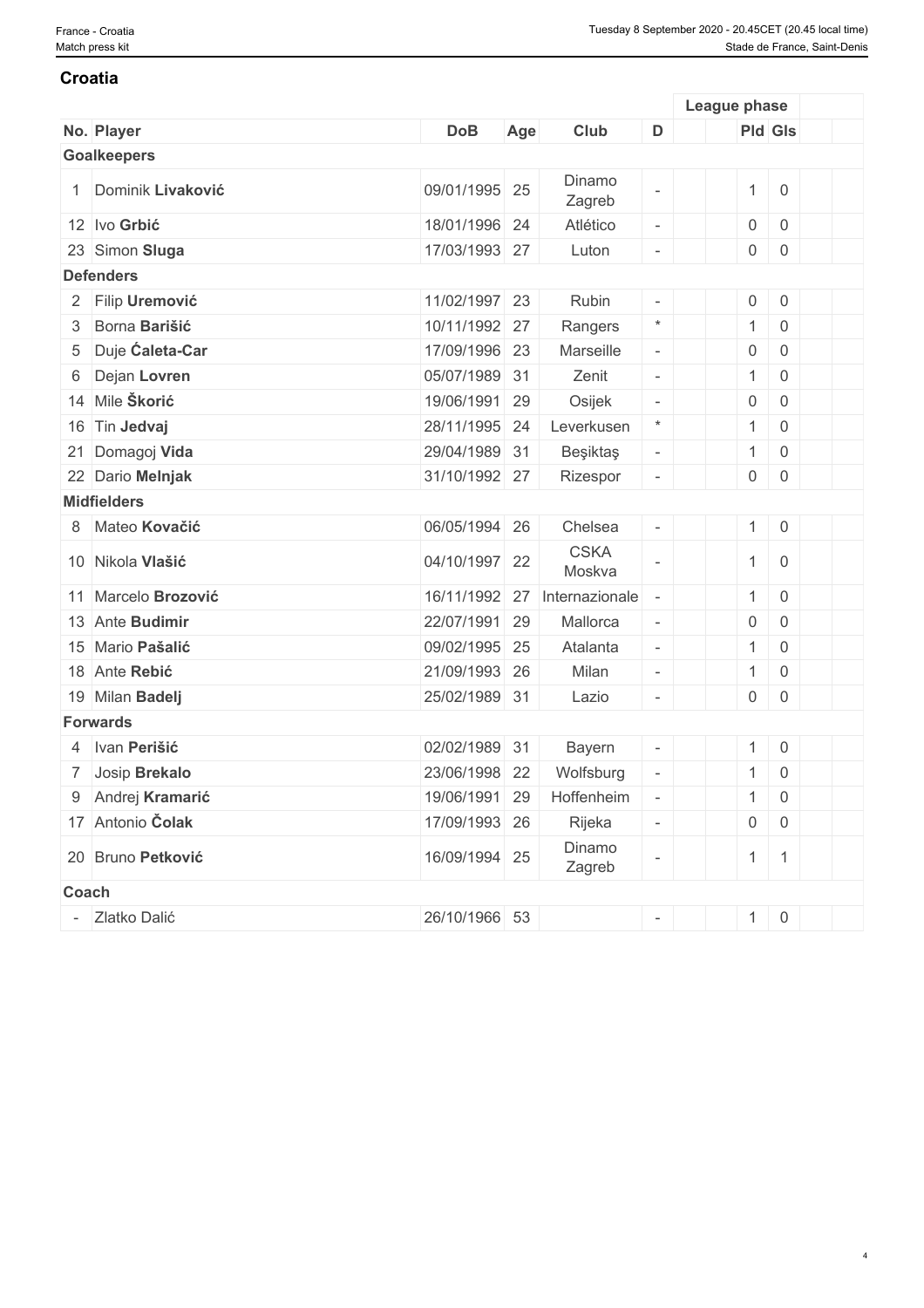# **Match officials**

| <b>Referee</b>               | Ovidiu Hategan (ROU)                           |
|------------------------------|------------------------------------------------|
| <b>Assistant referees</b>    | Octavian Sovre (ROU), Sebastian Gheorghe (ROU) |
| <b>Fourth official</b>       | Sebastian Coltescu (ROU)                       |
| <b>UEFA Delegate</b>         | Jean Paul Mievis (BEL)                         |
| <b>UEFA Referee observer</b> | Alfredo Trentalange (ITA)                      |
|                              |                                                |

## **Referee**

| Name           | Date of birth | <b>UEFA matches</b> |
|----------------|---------------|---------------------|
| Ovidiu Hategan | 14/07/1980    | 100                 |

## **UEFA Nations League matches between the two teams**

No such matches refereed

**Other matches involving teams from either of the two countries involved in this match**

| <b>Date</b> | <b>Competition</b> | <b>Stage</b><br>reached |                                     | <b>Home Away</b>                    | <b>Result</b> | <b>Venue</b>    |
|-------------|--------------------|-------------------------|-------------------------------------|-------------------------------------|---------------|-----------------|
| 21/03/2008  | U17                | <b>ELITE</b>            | Belgium Croatia                     |                                     | $0 - 4$       | Imotski         |
| 25/03/2008  | U17                | <b>ELITE</b>            |                                     | Croatia Switzerland                 | $0 - 1$       | Makarska        |
| 07/11/2012  | <b>UCL</b>         | GS                      | FC Bayern München LOSC Lille        |                                     | $6 - 1$       | Munich          |
| 14/03/2013  | UEL                | R <sub>16</sub>         | FC Girondins de Bordeaux SL Benfica |                                     | $2 - 3$       | <b>Bordeaux</b> |
| 15/10/2013  | <b>WC</b>          | QR                      | Scotland Croatia                    |                                     | $2 - 0$       | Glasgow         |
| 02/10/2014  | UEL                | GS                      | VfL Wolfsburg LOSC Lille            |                                     | $1 - 1$       | Wolfsburg       |
| 21/10/2014  | <b>UCL</b>         | GS                      |                                     | <b>APOEL FC Paris Saint-Germain</b> | $0 - 1$       | Nicosia         |
| 16/09/2015  | <b>UCL</b>         | <b>GS</b>               | GNK Dinamo Zagreb Arsenal FC        |                                     | $2 - 1$       | Zagreb          |
| 06/09/2016  | <b>WC</b>          | QR                      | <b>Belarus France</b>               |                                     | $0-0$         | Borisov         |
| 01/11/2016  | <b>UCL</b>         | GS                      |                                     | FC Basel 1893 Paris Saint-Germain   | $1 - 2$       | <b>Basel</b>    |
| 27/08/2019  | <b>UCL</b>         | PO                      |                                     | Rosenborg BK GNK Dinamo Zagreb      | $1 - 1$       | Trondheim       |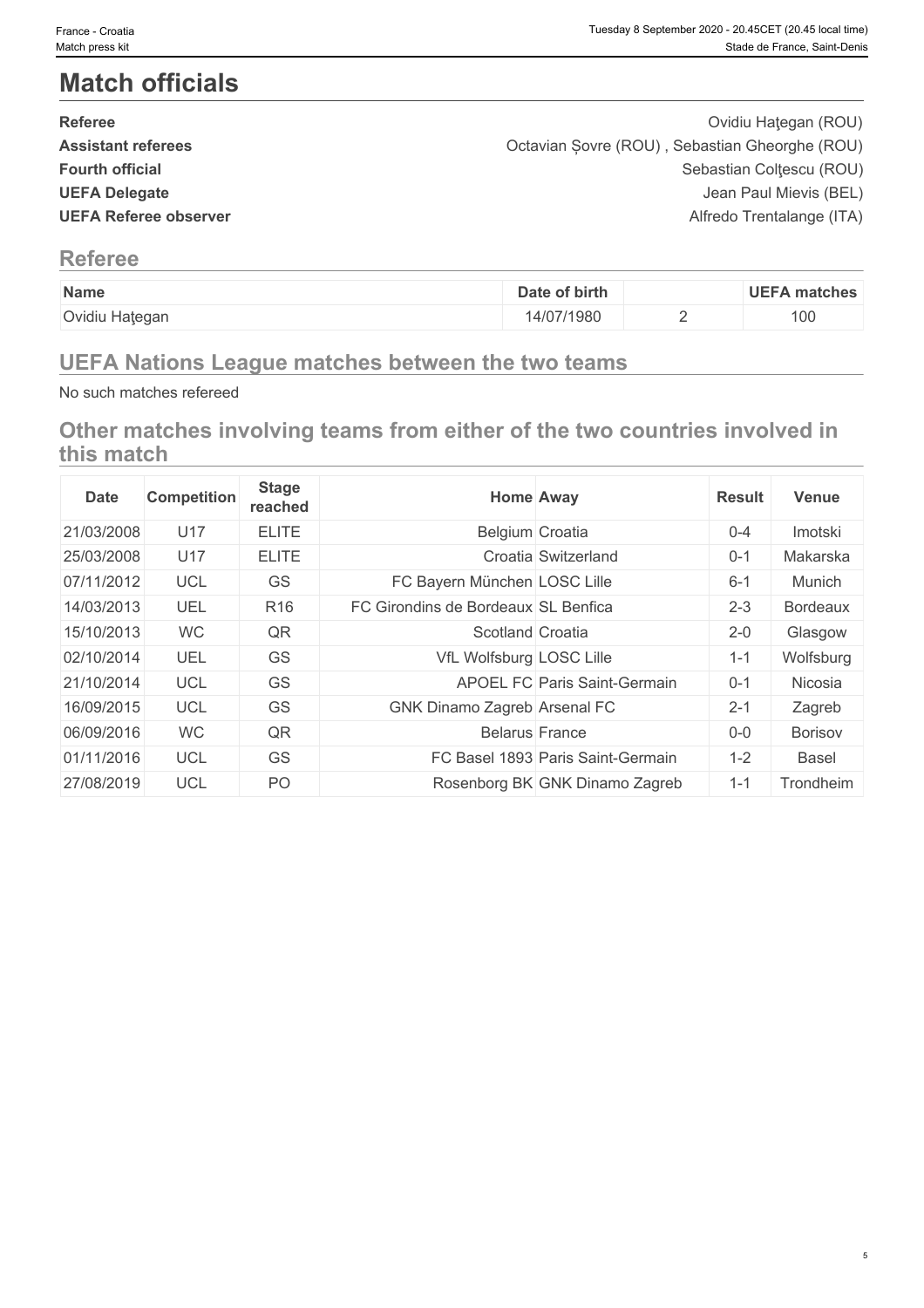# **Match-by-match lineups**

## **France France** *Contract <b>CONS CONS CONS CONS CONS CONS CONS*

### **UEFA Nations League - Group stage – final tournament**

### **Group A3**

| Team     | Pid W D L GF GA Pts |                                                    |  |  |  |
|----------|---------------------|----------------------------------------------------|--|--|--|
| Portugal |                     | 111004413                                          |  |  |  |
| France   |                     | $1 \mid 1 \mid 0 \mid 0 \mid 1 \mid 0 \mid 3 \mid$ |  |  |  |
| Sweden   |                     | 1 0 0 1 0 1 0                                      |  |  |  |
| Croatia  |                     | 1   0   0   1   1   4   0                          |  |  |  |

#### **Matchday 1** (05/09/2020)

#### **Sweden 0-1 France**

**Goals:** 0-1 Mbappé 41

**France:** Lloris, Dubois (88 Mendy), Kimpembe, Varane, Griezmann, Giroud (92 Nzonzi), Mbappé (77 Martial), Digne, Kanté, Rabiot, Upamecano

#### **Matchday 2** (08/09/2020)

France-Croatia

**Matchday 3** (11/10/2020)

France-Portugal

### **Matchday 4** (14/10/2020)

Croatia-France

**Matchday 5** (14/11/2020) Portugal-France

## **Matchday 6** (17/11/2020)

France-Sweden

## **Croatia**

### **UEFA Nations League - Group stage – final tournament**

### **Matchday 1** (05/09/2020)

#### **Portugal 4-1 Croatia**

**Goals:** 1-0 João Cancelo 41, 2-0 Diogo Jota 58, 3-0 João Félix 70, 3-1 Petković 90+1, 4-1 Silva 90+5 **Croatia:** Livaković, Barišić, Lovren, Brekalo (61 Perišić), Kovačić, Kramarić (74 Petković), Vlašić, Pašalić (61 Brozović), Jedvaj, Rebić, Vida

#### **Matchday 2** (08/09/2020)

France-Croatia

## **Matchday 3** (11/10/2020)

Croatia-Sweden

#### **Matchday 4** (14/10/2020) Croatia-France

#### **Matchday 5** (14/11/2020) Sweden-Croatia

**Matchday 6** (17/11/2020)

Croatia-Portugal